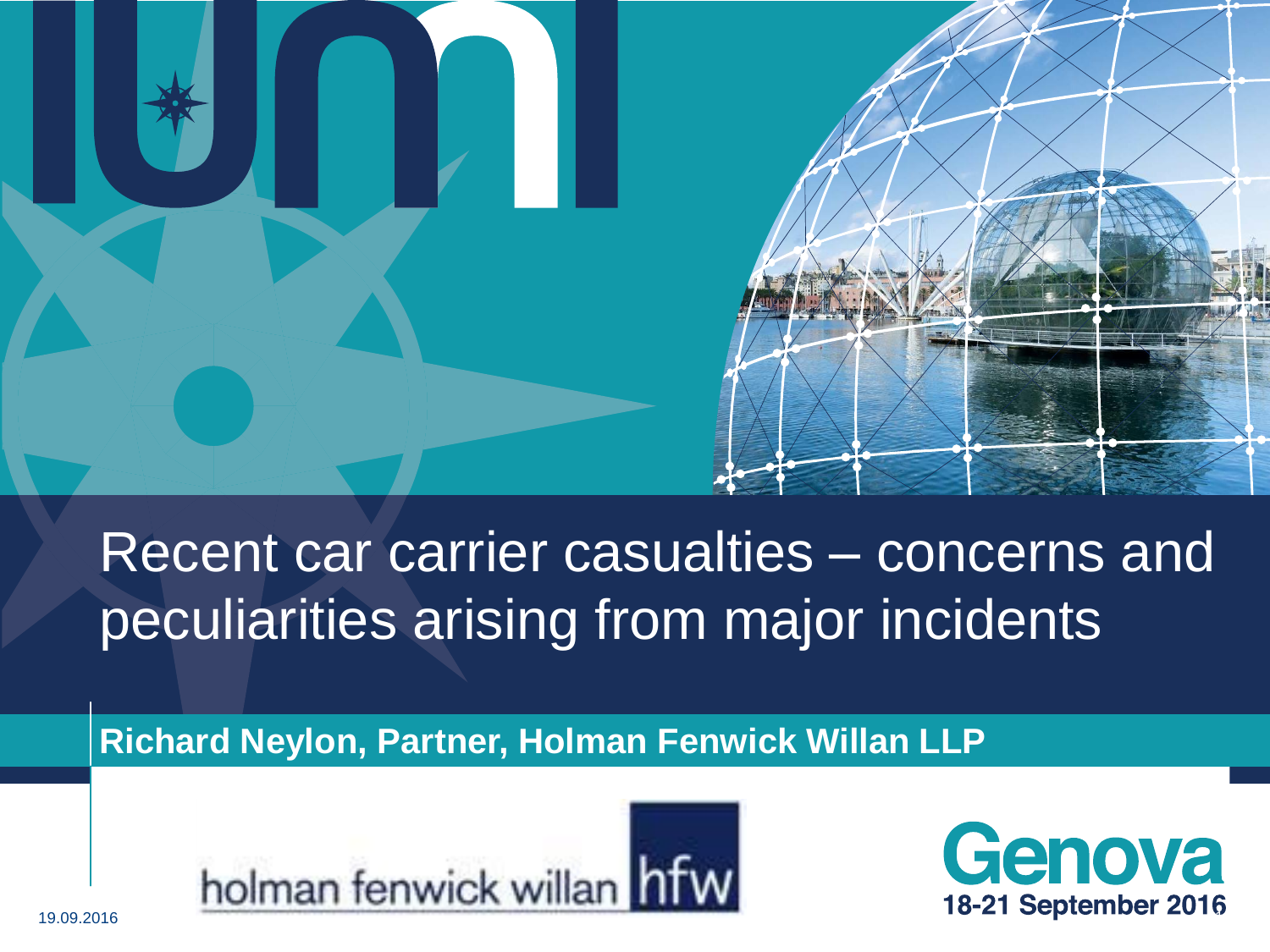

# **TOPICS**

- **Are Pure Car & Truck Carrier (PCTC) incidents** commonplace?
- **Cargo issues**
- **Ship-handling issues**
- **Ship-management issues**
- **Casualty response**



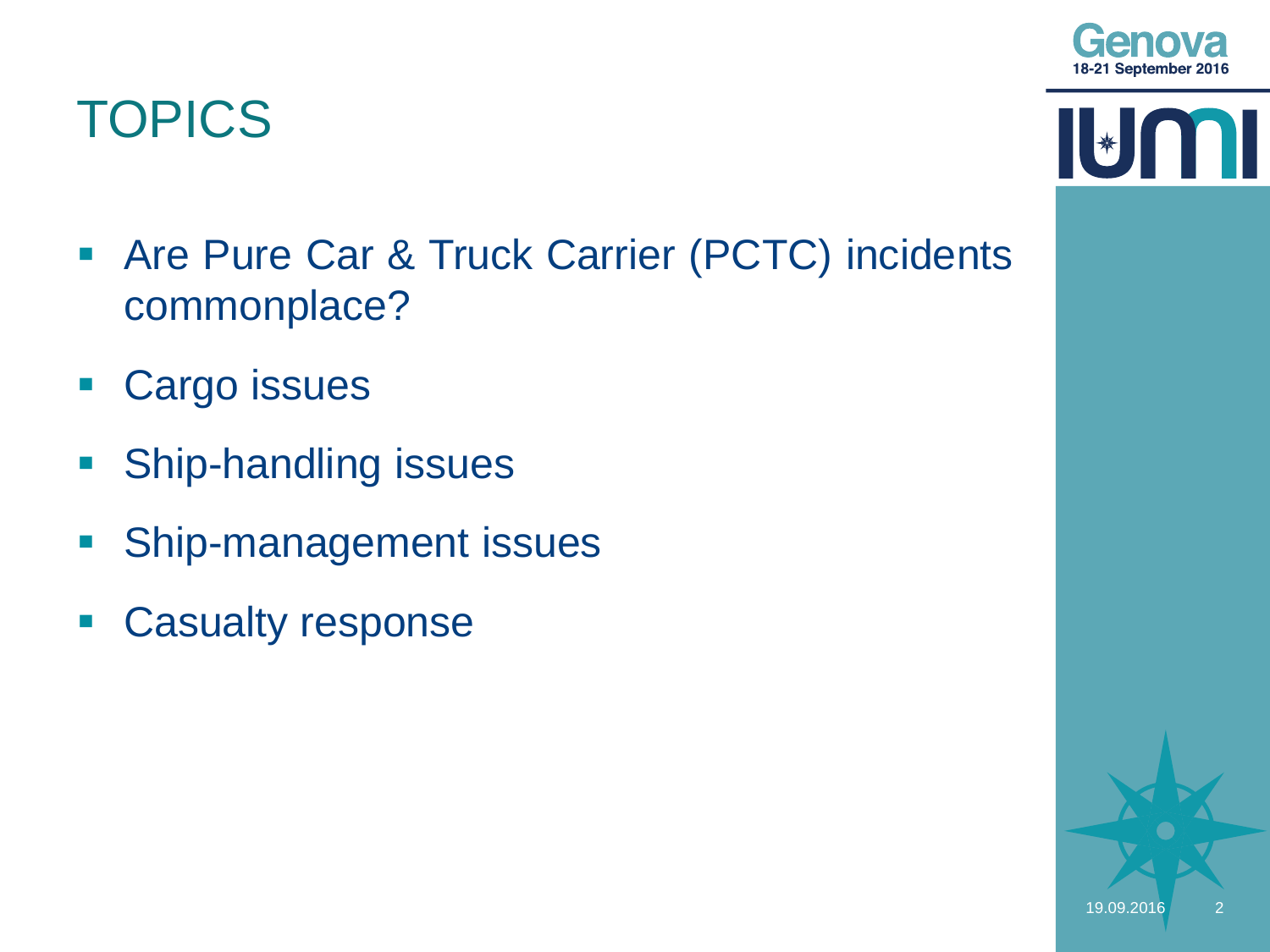

IUMI

### RECENT INCIDENTS: 2015/2016









19.09.2016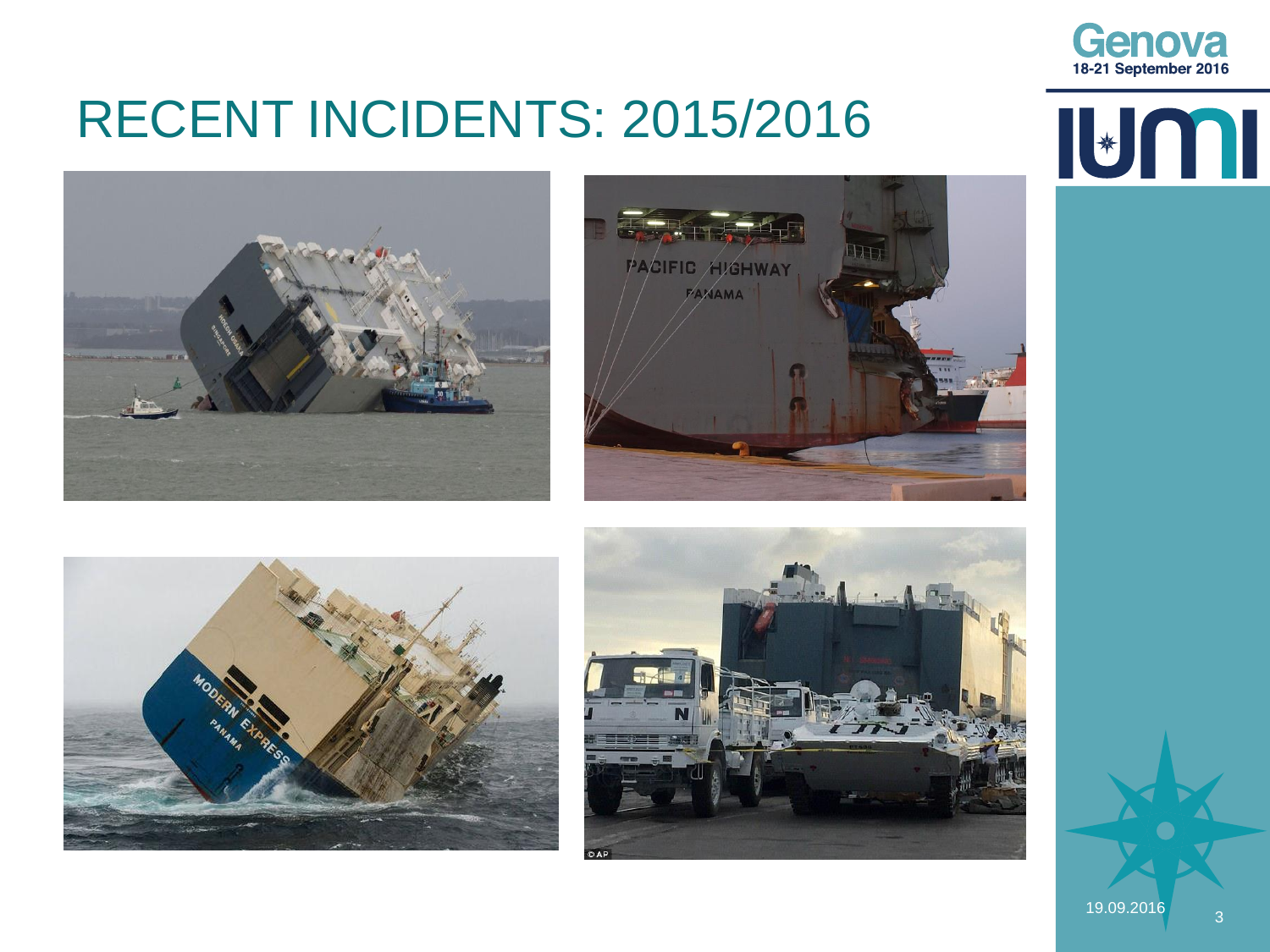# CARGO ISSUES

- **Similarities to container vessels** 
	- $\triangleright$  High volume of units
	- $\triangleright$  Numerous shippers
	- Danger of unknown/mis-declared weights
	- **Last minute cargo changes**
- Non-uniformity in cargo
	- $\triangleright$  High & heavy
	- Challenges of stowing
	- Challenges of lashing
	- Reliance on the unit for secure lashing points
- Sensitive cargoes (e.g. military vehicles)

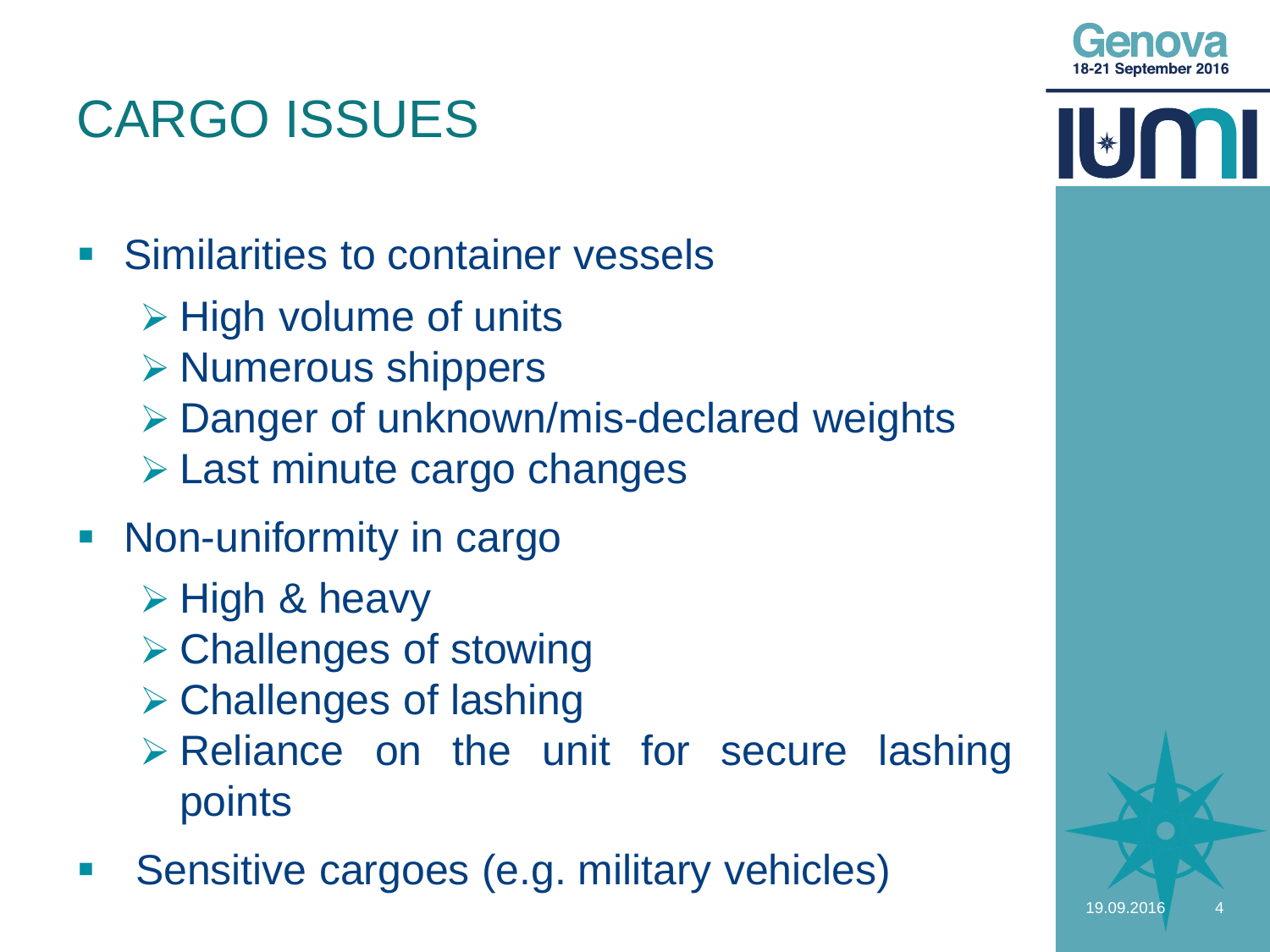

\*

# SHIP-HANDLING

- Large open decks (fire: *Eurasian Dream*)
- **Stability** 
	- $\triangleright$  Non-uniformity of cargo
	- Differing cargo vertical centre of gravity
- Challenges of changes of schedule
	- $\triangleright$  Stowage planning
	- $\triangleright$  Bunkering
	- Ballast management / exchange
	- > High volume of units from different shippers
	- Danger of unknown/mis-declared weights
- Last minute cargo changes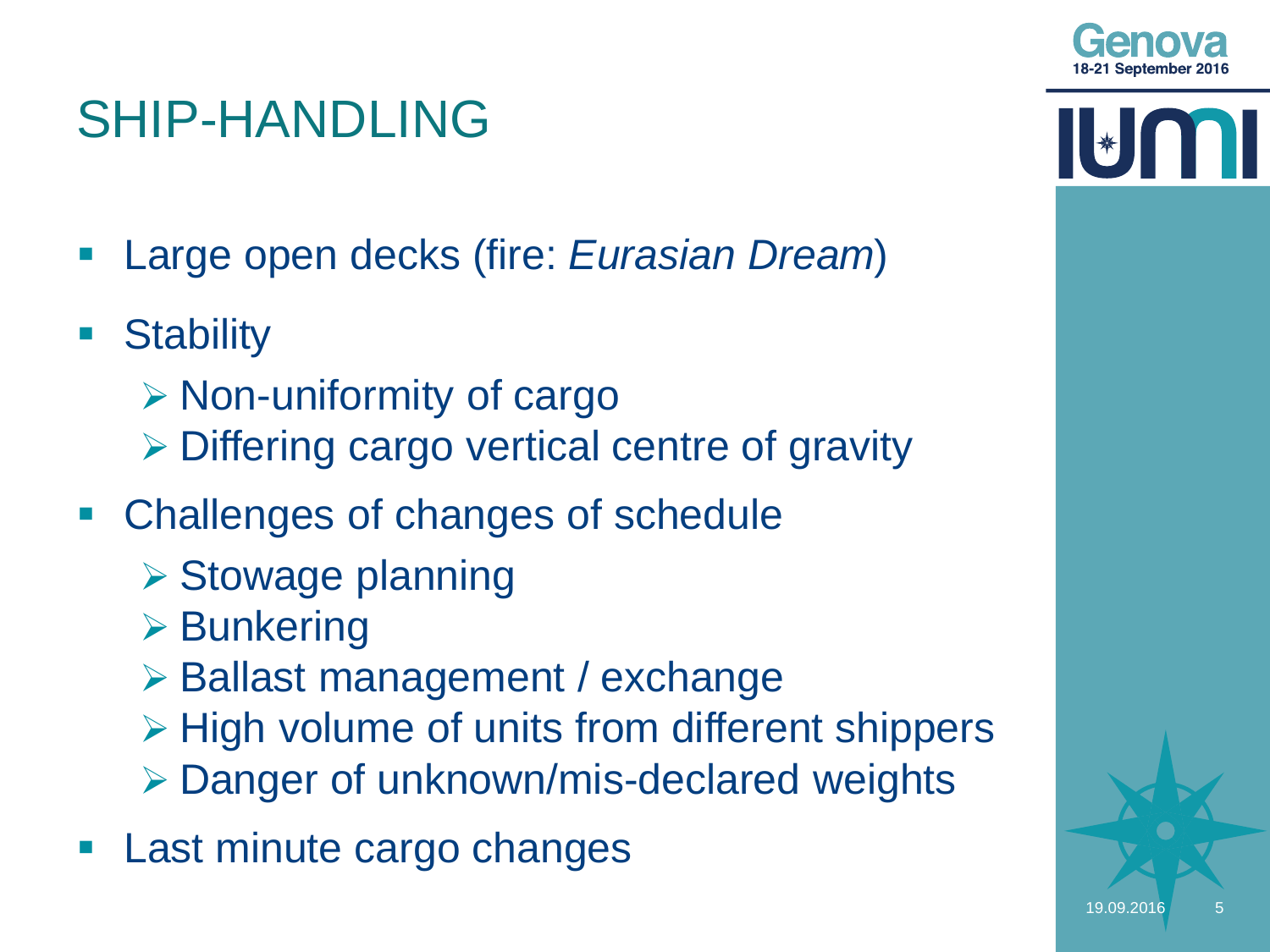

 $\left\| \boldsymbol{*} \right\|$ 

19.09.2016

#### SHIP-MANAGEMENT

- **Separation of cargo planning between ship and** shore. Divergence between:
	- **► Knowledge of cargo to be loaded (shore)**  $\triangleright$  Knowledge of ship's characteristics (ship)
- Time constraints
- Crew training/competence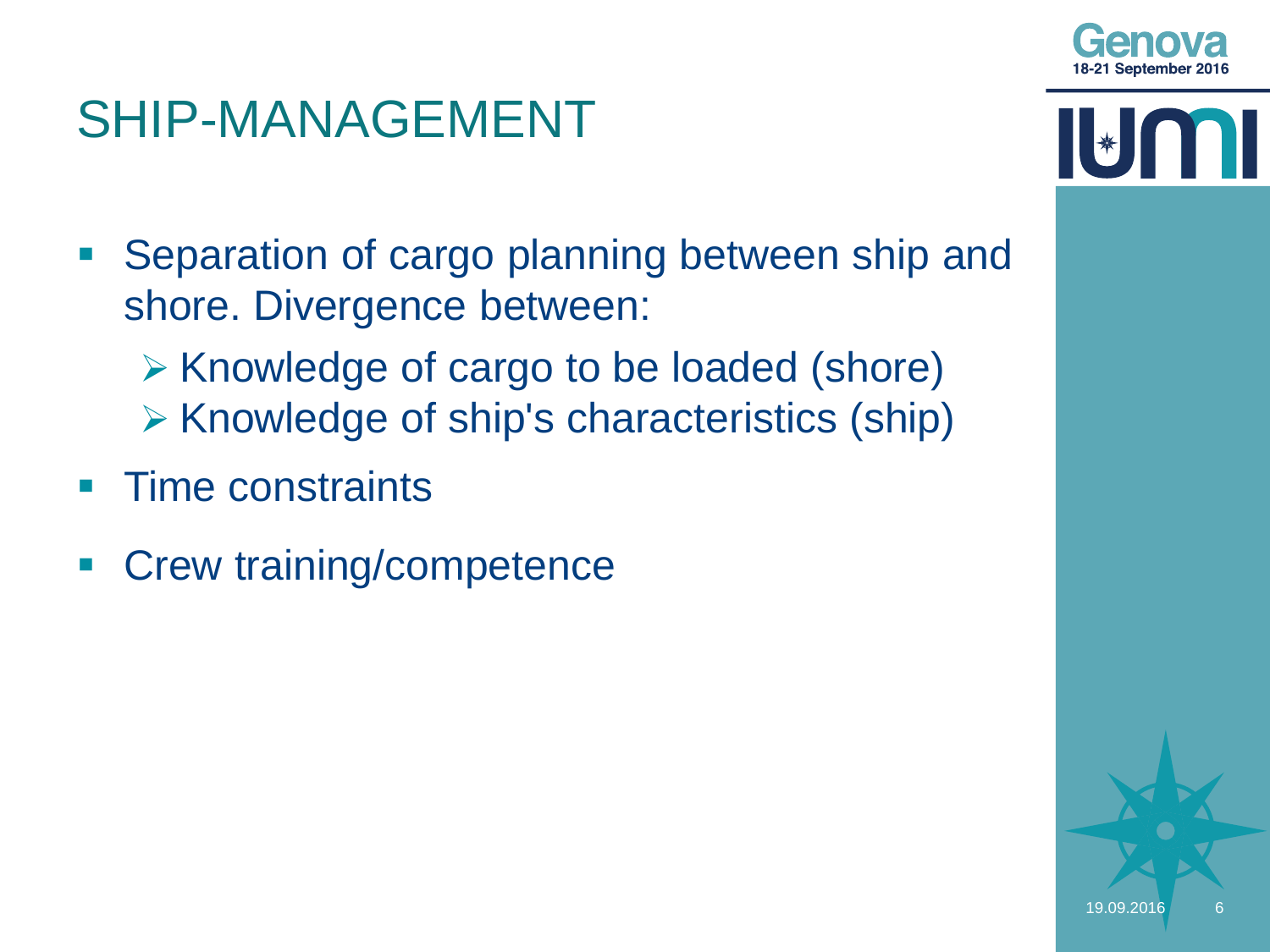

# CASUALTY RESPONSE

IL DO T

- **Typical casualty response issues** 
	- **≻ Crew**
	- Salvage
	- Anti-pollution
	- **▶ Deployment**
	- $\triangleright$  Liability
	- $\triangleright$  Reputation
	- Authorities
	- Evidence gathering

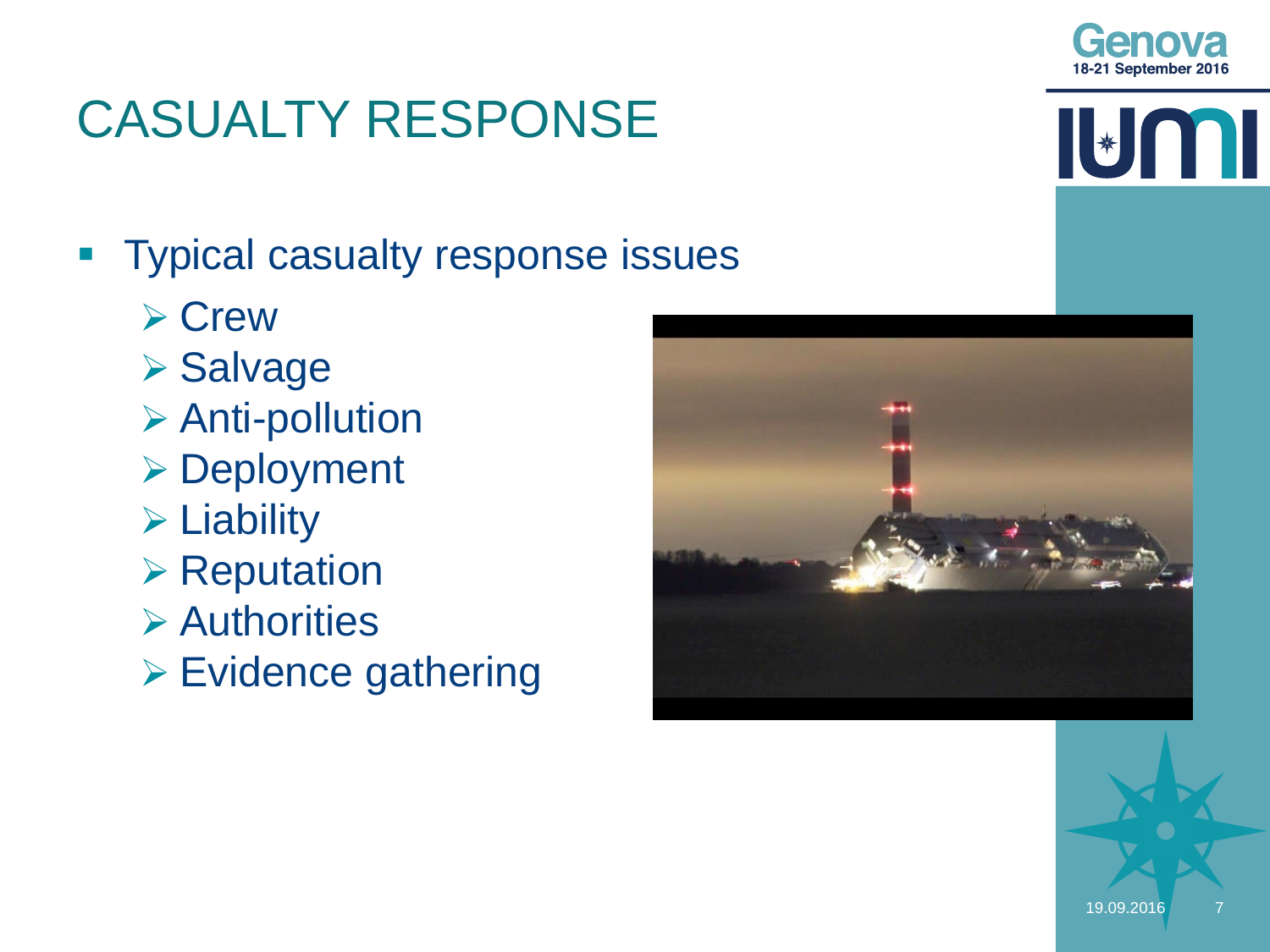

# CASUALTY RESPONSE

■ Port of refuge

- **≻ Cargo reception facilities ▶ On-shipment facilities**
- **Sensitive cargo** 
	- **▶ Sensitive to damage**
	- "tainting" / "brand"
	- Warranty issues
	- $\triangleright$  Trading cycle
	- "Deemed" total loss

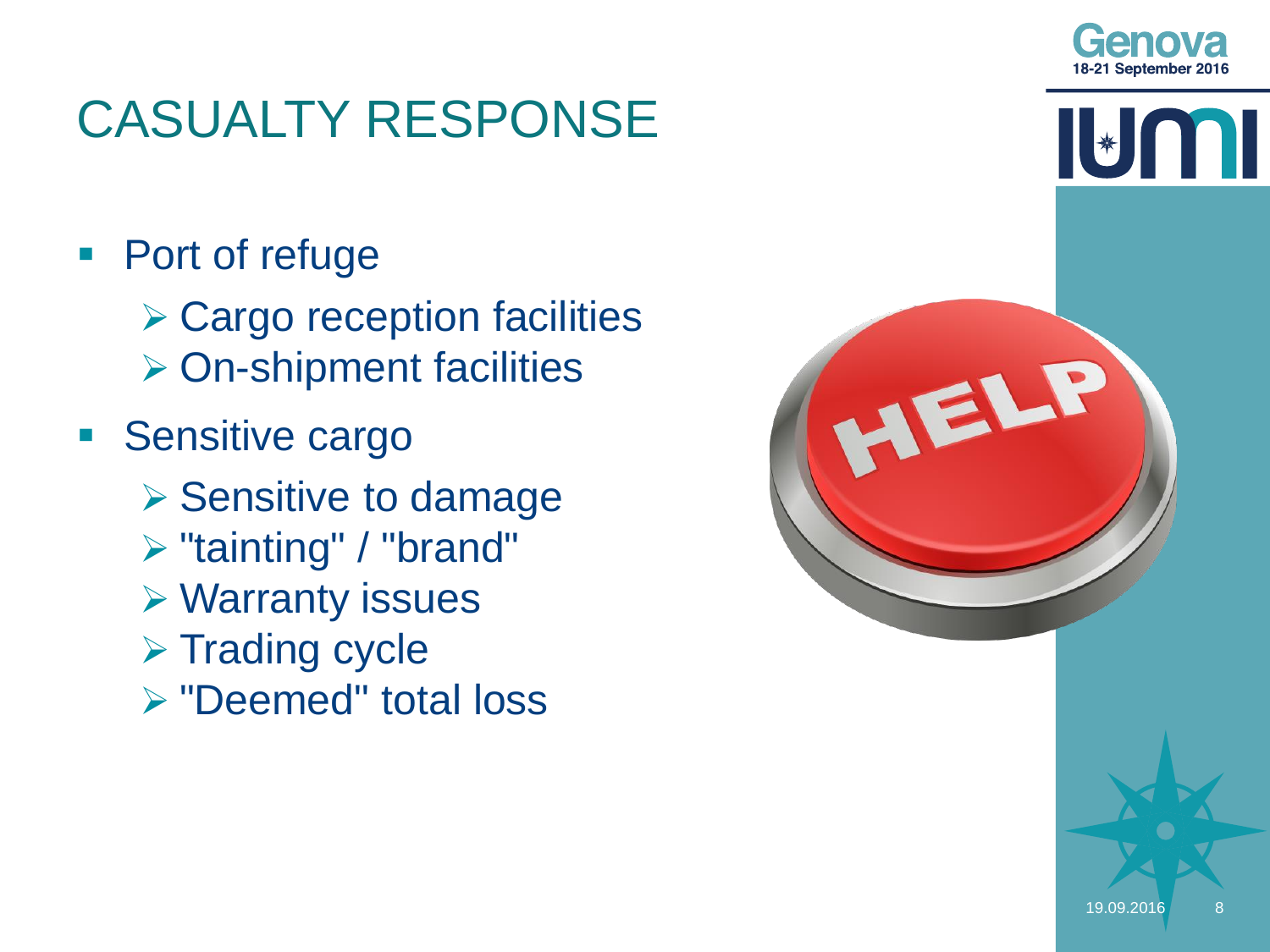

**IUMI** 

#### CASUALTY RESPONSE

**Peculiar damage** Loss of stern ramp

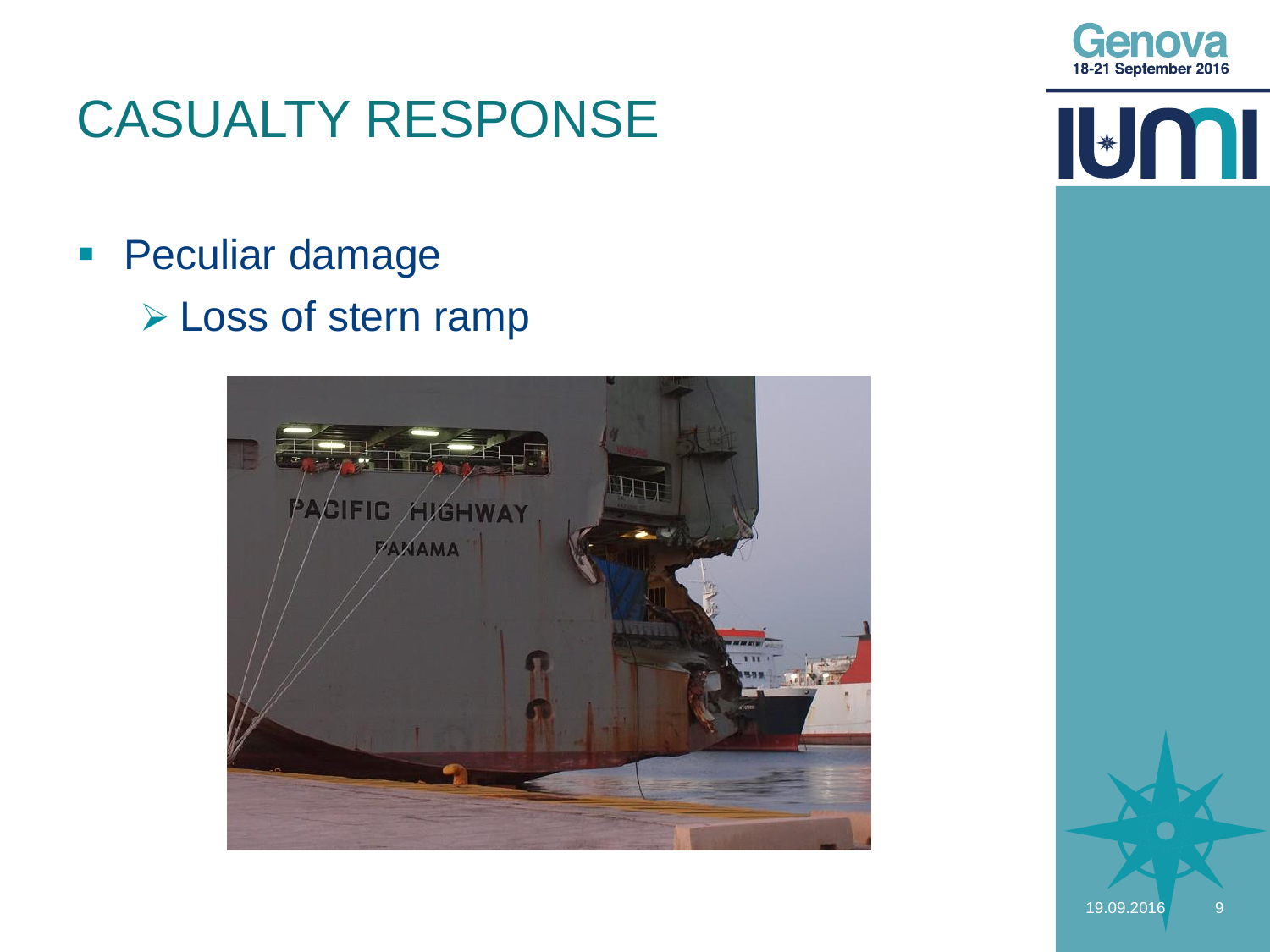

# POINTS OF NOTE

- Despite some high profile casualties, vast majority of PCTCs operate safely
- **Peculiar features which merit attention**
- **Complications** in casualty response, particularly cargo sensitivities and liabilities